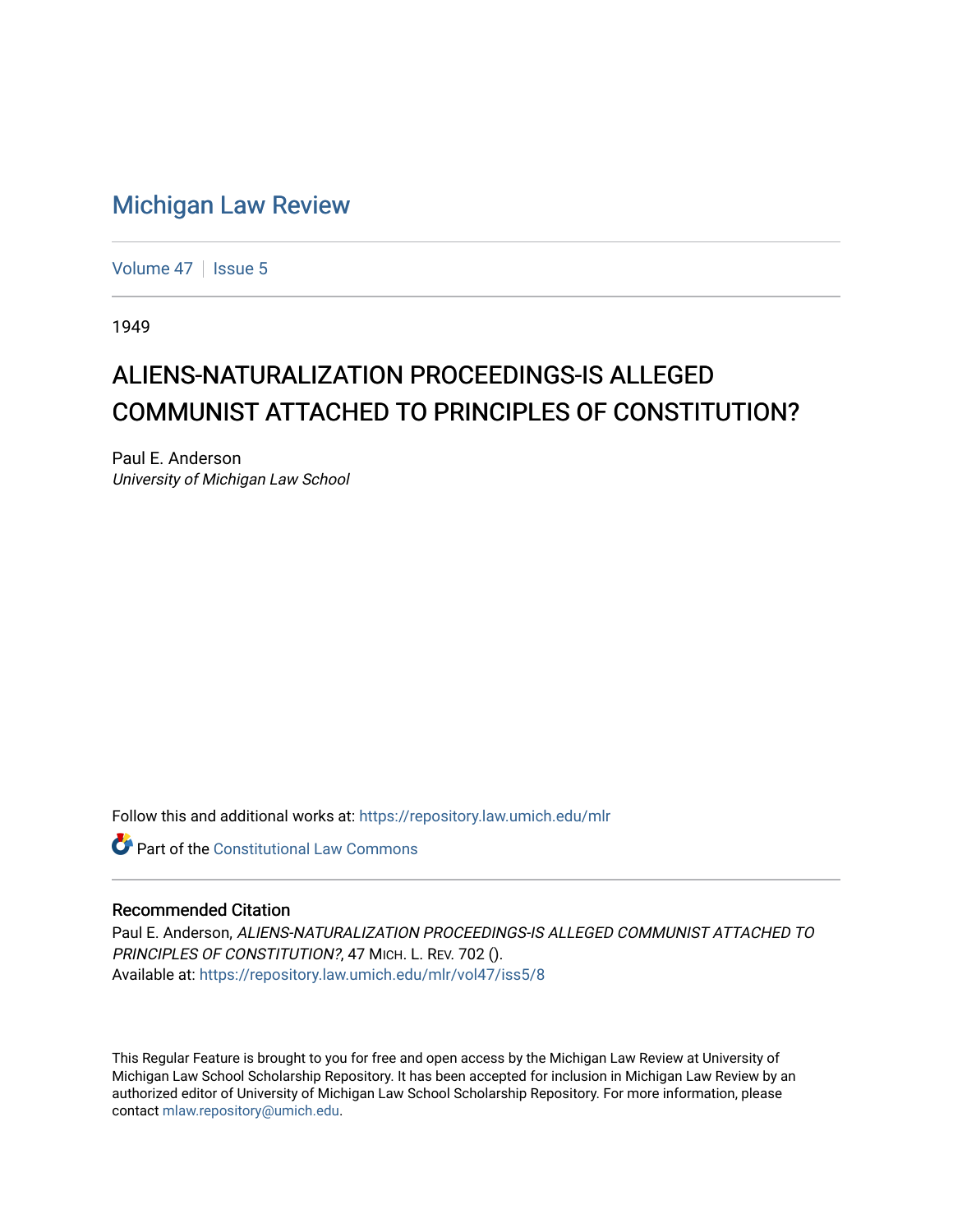## RECENT DECISIONS

ALIENS-NATURALIZATION PROCEEDINGS-IS ALLEGED COMMUNIST ATTACHED TO PRINCIPLES OF CONSTITUTION?-Seeking citizenship status, petitioner filed a formal petition for naturalization, introduced affidavits of two citizens as to his character, and testified under oath that he would support the Constitution. The Immigration and Naturalization Service opposed his petition on the ground that he failed to show a proper attachment to the principles of the Constitution as required by the Nationality Act.<sup>1</sup> On hearing, proof was made that petitioner was a member and officer of the International Workers Order, an organization labeled by the House Committee on Un-American Activities as a Communist front. Testimony of an immigration inspector that petitioner had the reputation in his community of being a Communist was also introduced. On consideration of this evidence, the' district court denied the petition for naturalization. *Held,* reversed; the evidence was insufficient to show a lack of attachment to the principles of the Constitution. 2 *Stasiukevich v. Nicholls,* (C.C.A. 1st, 1948) 168 F. (2d) 474.

The problems raised by the case concern the application and construction of the statutory condition that an alien be attached to the principles of the Constitution before he can be naturalized. Considering first the question of defining the substantive content of the requirement, it appears that the Federal courts have interpreted the statutory language to cover a variety of definitions. One limit is expressed in the statute: "No person shall hereafter be naturalized  $\ldots$  who believes in, advises, advocates, or teaches  $\dots$  the overthrow by force or violence of the Government of the United States or all forms of law.  $\ldots$ <sup>3</sup> The opposite extreme in the meaning of the demanded attachment is established by a decision that an alien must prove that he is fully satisfied with our present Constitution and government.<sup>4</sup> More recent cases have been more liberal in setting the outer boundary of the requirement. The broadest test employed by the courts allows an alien to advocate changes in the Constitution provided he is willing to employ the recognized procedure of Constitutional amendment.5 The majority of cases narrow this test by insisting that the alien must be attached to certain fundamental prin-

l 54 Stat. L. 1140 at 1142, §307 (1940); 8 U.S.C. §707 (1946). The statute requires that the petitioner be". , . a person of good moral character, attached to the principles of the Constitution of the United States, and well disposed to the good order and happiness of the United States."

2 A second ground for reversal was the district court's use of testimony of reputation which the court condemned as hearsay of the worst sort.

<sup>3</sup>54 Stat. L. 1141, §305 (1940); 8 U.S.C. §705 (1946).

<sup>4</sup>United States v. Tapolcsanyi, (C.C.A. 3d, 1930) 40 F. (2d) 255.

<sup>5</sup>Schneiderman v. United States, 320 U.S. 118, 63 S.Ct. 1333 (1943); dissent in United States v. Schwimmer, 279 U.S. 644 at 653, 49 S.Ct. 448 at 451 (1929). In neither decision was the question faced whether one who believed in destroying the guaranties of the Bill of Rights and free thought could be attached to the principles of the Constitution.